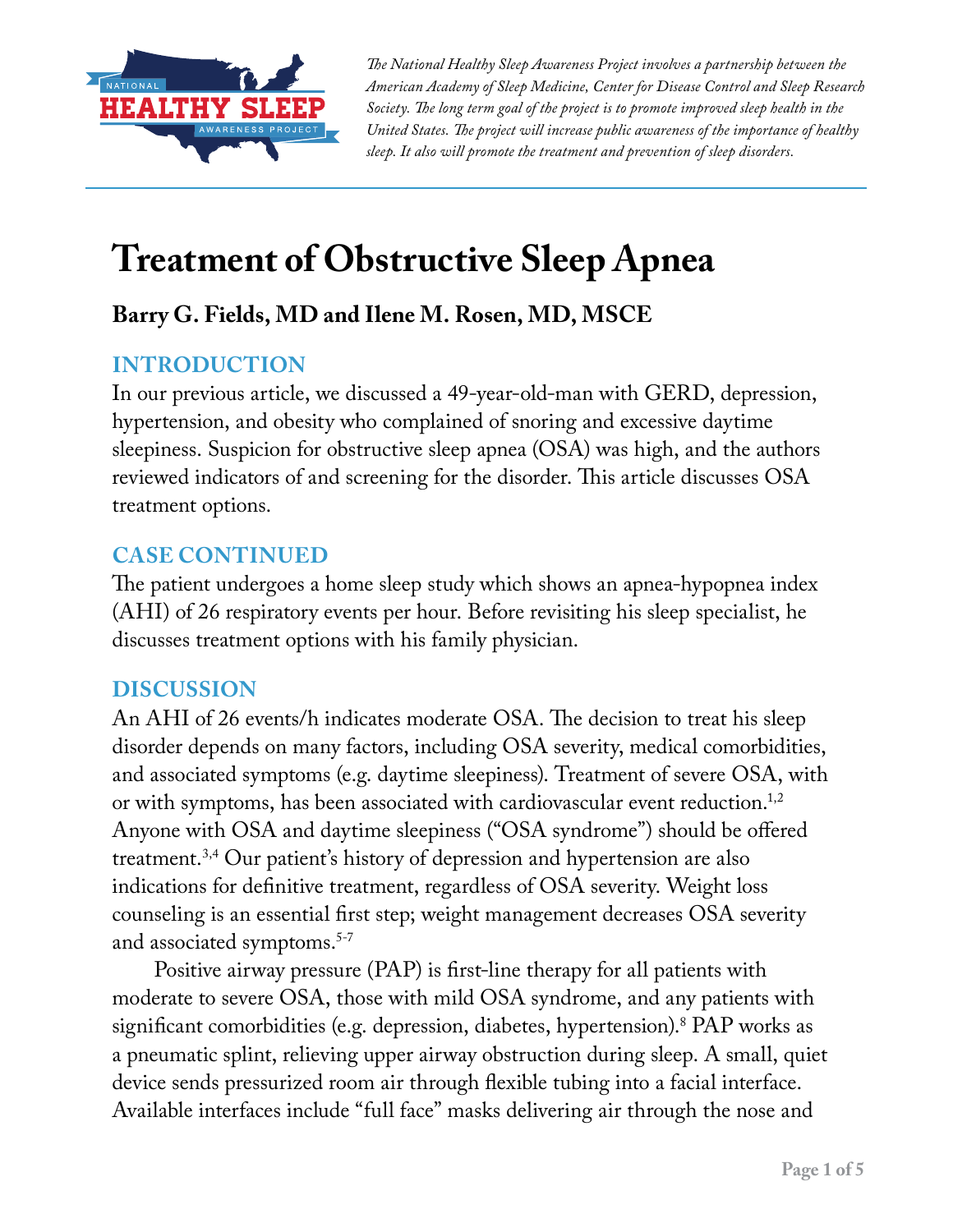mouth, nasal masks and "pillows" providing air intranasally, and rarer "oral masks" delivering air only through the mouth.

Mandibular advancement devices (MADs) offer another effective treatment option for patients with mild to moderate OSA as well as those with severe disease who decline or are intolerant to PAP.<sup>9,10</sup> Supplied by dentists, after referral from the physician, these oral appliances increase upper airway caliber by bringing forward the jaw, tongue, and other soft tissues. While viable treatment alternatives, MADs are not as effective as PAP in normalizing AHI<sup>11</sup> and are not indicated as first line therapy for severe OSA.12 Many medical insurances, including medicare, provides coverage.

Various surgical options are available, including uvulopalatopharyngoplasty (UPPP) and maxillomandibular advancement (MMA). These procedures can reduce the AHI, but less effectively than PAP. They carry significant risk of side effects and are reserved for patients intolerant to PAP or MADs, and those with significant cranio-facial abnormalities (e.g. mandibular hypoplasia).<sup>13,14</sup> Tracheostomy remains a viable option for PAP-intolerant patients with severe OSA; the procedure is nearly 100% effective in eliminating obstructive apneic events, but associated social stigma and lifestyle modifications limit patient acceptance.15 Tonsillectomy/adenoidectomy is considered first-line therapy for pediatric OSA but is less effective in adults.16

An array of other OSA treatments have emerged. Positional therapy, accomplished by sewing tennis balls into the back of a night shirt, sleeping laterally against a full body pillow, or wearing an anti-supine belt, is available for supinepredominant OSA. It can be effective<sup>17</sup> but not to the extent of PAP.<sup>18</sup> Patients with mild to moderate OSA can also trial nasal expiratory positive airway pressure (EPAP) generated by a one-way valve adhered to the base of the nostrils. Although early data shows modest benefit,<sup>19,20</sup> direct comparisons to PAP in treatment-naïve patients are lacking. Emerging methods of hypoglossal nerve stimulation may also improve airway patency through genioglossus muscle contraction.<sup>21,22</sup>

## **CASE CONCLUSION**

The patient and his physician agree that he should begin PAP therapy. His sleep specialist prescribes autotitrating PAP (APAP) at a range of 5-20 cm  $H_2O$ . Over the next several months his excessive daytime sleepiness improves, he no longer snores, and he has more energy to use his fitness center.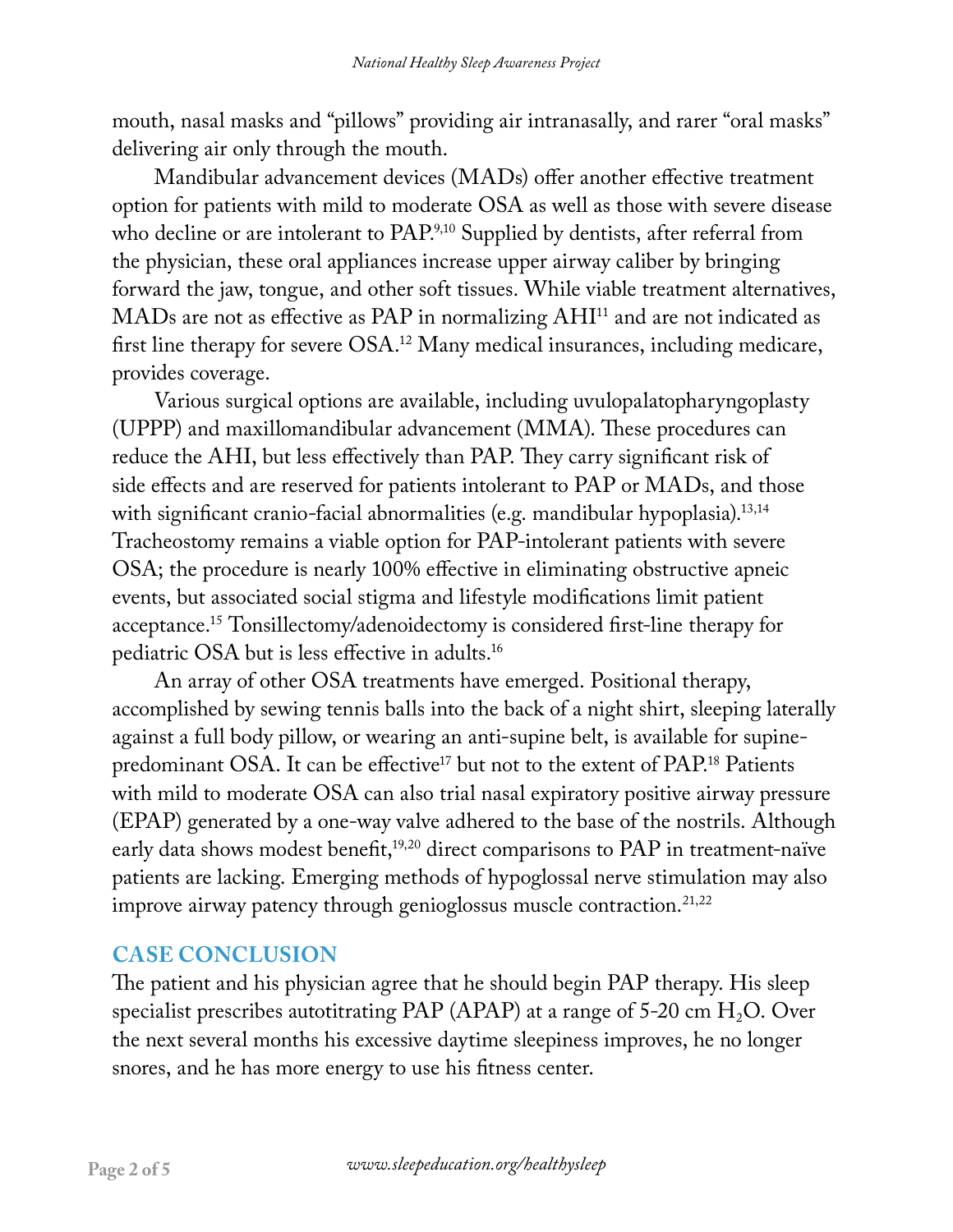## **TREATMENT OF OBSTRUCTIVE SLEEP APNEA**

Several models of care for ongoing PAP management for patients with OSA exist. Primary care clinicians may consider consultation and collaboration with a sleep specialist as an effective model of care.<sup>23</sup> Additionally, successful models driven by primary care practitioners have been demonstrated.<sup>24</sup> The decision to start APAP versus fixed-setting, continuous PAP (CPAP) is increasingly common. APAP units adjust PAP based on airflow limitation, apneas, and snoring. They are as effective as CPAP25 and, given reduced need for in-laboratory CPAP titration, can lead to significant cost savings. APAP- or CPAP-intolerant patients and individuals requiring more advanced nocturnal ventilation may use bi-level PAP (BPAP).

Whichever PAP mode is utilized – APAP, BPAP, or CPAP – adherence is essential. A dose-response relationship exists between increasing PAP use and improved sleepiness, blood pressure, and quality of life.<sup>26,27</sup> Although the Centers for Medicare and Medicaid Services (CMS) and many private insurers require ≥4 hours of use on ≥70% of nights to document adherence, PAP use should be encouraged with all sleep. Family physicians can dovetail their efforts with those of sleep specialists to improve PAP adherence by promoting positive initial experiences with PAP, providing anticipatory support for future troubleshooting, and involving bed partners and other family members in OSA treatment.

#### **REFERENCES**

- 1. Marin JM, Carrizo SJ, Vicente E, Agusti AG. Long-term cardiovascular outcomes in men with obstructive sleep apnoea-hypopnoea with or without treatment with continuous positive airway pressure: an observational study. *Lancet*. 2005;365(9464):1046–1053.
- 2. Gottlieb DJ, Yenokyan G, Newman AB, et al. Prospective study of obstructive sleep apnea and incident coronary heart disease and heart failure: the Sleep Heart Health Study. *Circulation*. 2010;122(4):352–360.
- 3. Patel SR, White DP, Malhotra A, Stanchina ML, Ayas NT. Continuous positive airway pressure therapy for treating sleepiness in a diverse population with obstructive sleep apnea: results of a meta-analysis. *Arch Intern Med*. 2003;163(5):565–571.
- 4. Weaver TE, Mancini C, Maislin G, et al. Continuous positive airway pressure treatment of sleepy patients with milder obstructive sleep apnea: results of the CPAP Apnea Trial North American Program (CATNAP) randomized clinical trial. *Am J Respir Crit Care Med*. 2012;186(7):677–683.
- 5. Johansson K, Neovius M, Lagerros YT, et al. Effect of a very low energy diet on moderate and severe obstructive sleep apnoea in obese men: a randomised controlled trial. *BMJ*. 2009;339:b4609.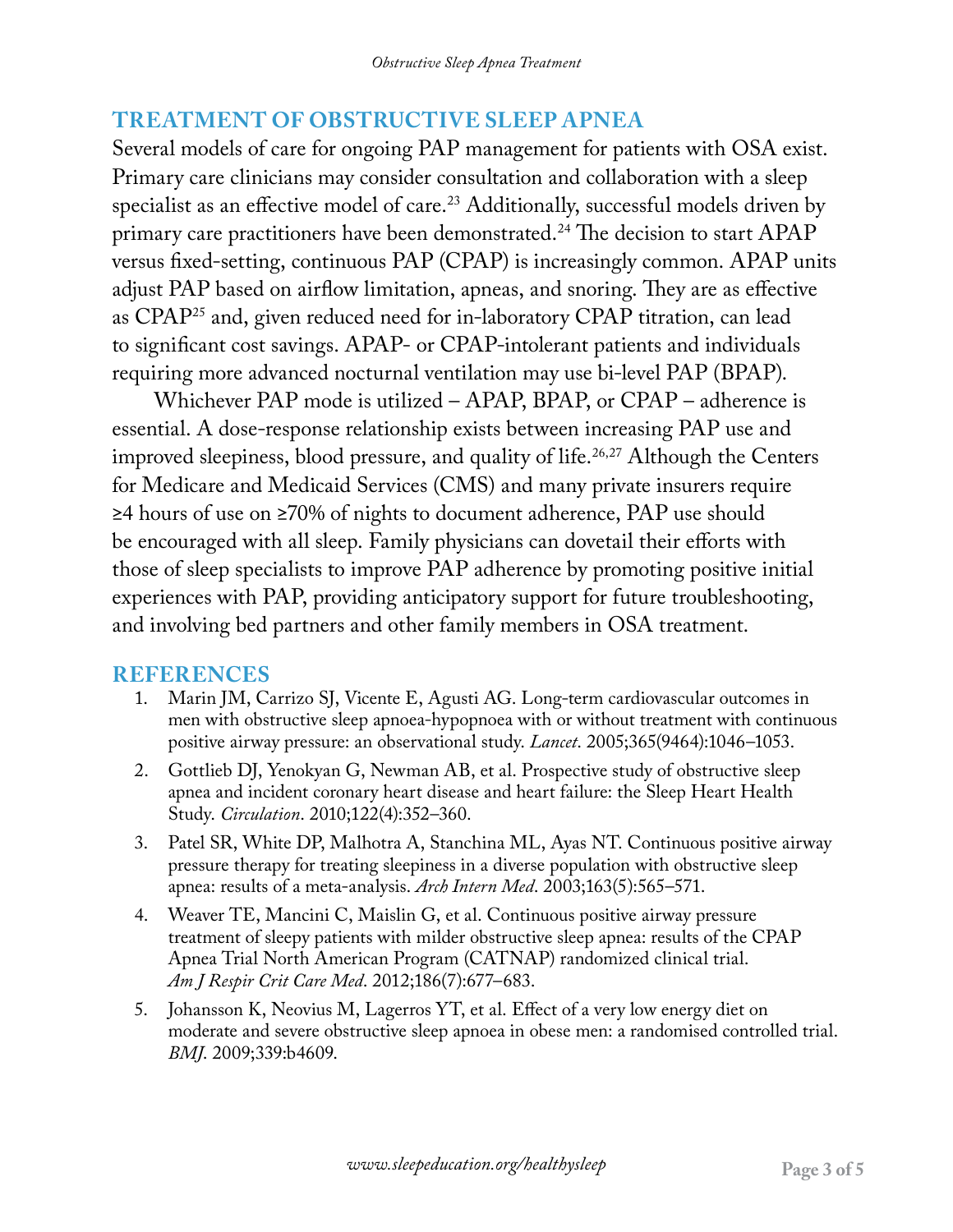- 6. Tuomilehto HP, Seppa JM, Partinen MM, et al. Lifestyle intervention with weight reduction: first-line treatment in mild obstructive sleep apnea. *Am J Respir Crit Care Med*. 2009;179(4):320–327.
- 7. Foster GD, Borradaile KE, Sanders MH, et al. A randomized study on the effect of weight loss on obstructive sleep apnea among obese patients with type 2 diabetes: the Sleep AHEAD study. *Arch Intern Med*. 2009;169(17):1619–1626.
- 8. Epstein LJ, Kristo D, Strollo PJ Jr., et al. Clinical guideline for the evaluation, management and long-term care of obstructive sleep apnea in adults. *J Clin Sleep Med*. 2009;5(3):263–276.
- 9. Phillips CL, Grunstein RR, Darendeliler MA, et al. Health outcomes of continuous positive airway pressure versus oral appliance treatment for obstructive sleep apnea: a randomized controlled trial. *Am J Respir Crit Care Med*. 2013;187(8):879–887.
- 10. Gagnadoux F, Fleury B, Vielle B, et al. Titrated mandibular advancement versus positive airway pressure for sleep apnoea. *Eur Respir J*. 2009;34(4):914–920.
- 11. Lim J, Lasserson TJ, Fleetham J, Wright J. Oral appliances for obstructive sleep apnoea. *Cochrane Database Syst Rev*. 2006;(1):CD004435.
- 12. Morgenthaler TI, Kapen S, Lee-Chiong T, et al. Practice parameters for the medical therapy of obstructive sleep apnea. *Sleep*. 2006;29(8):1031–1035.
- 13. Franklin KA, Anttila H, Axelsson S, et al. Effects and side-effects of surgery for snoring and obstructive sleep apnea--a systematic review. *Sleep*. 2009;32(1):27–36.
- 14. Caples SM, Rowley JA, Prinsell JR, et al. Surgical modifications of the upper airway for obstructive sleep apnea in adults: a systematic review and meta-analysis. *Sleep*. 2010;33(10):1396–1407.
- 15. Guilleminault C, Simmons FB, Motta J, et al. Obstructive sleep apnea syndrome and tracheostomy. Long-term follow-up experience. *Arch Intern Med*. 1981;141(8):985–988.
- 16. Sher AE, Schechtman KB, Piccirillo JF. The efficacy of surgical modifications of the upper airway in adults with obstructive sleep apnea syndrome. *Sleep*. 1996;19(2):156–177.
- 17. Permut I, Diaz-Abad M, Chatila W, et al. Comparison of positional therapy to CPAP in patients with positional obstructive sleep apnea. *J Clin Sleep Med*. 2010;6(3):238–243.
- 18. Ha SC, Hirai HW, Tsoi KK. Comparison of positional therapy versus continuous positive airway pressure in patients with positional obstructive sleep apnea: a metaanalysis of randomized trials. *Sleep Med Rev*. 2014;18(1):19–24.
- 19. Berry RB, Kryger MH, Massie CA. A novel nasal expiratory positive airway pressure (EPAP) device for the treatment of obstructive sleep apnea: a randomized controlled trial. *Sleep*. 2011;34(4):479–485.
- 20. Rosenthal L, Massie CA, Dolan DC, Loomas B, Kram J, Hart RW. A multicenter, prospective study of a novel nasal EPAP device in the treatment of obstructive sleep apnea: efficacy and 30-day adherence. *J Clin Sleep Med*. 2009;5(6):532–537.
- 21. Rodenstein D, Rombaux P, Lengele B, Dury M, Mwenge GB. Residual effect of THN hypoglossal stimulation in obstructive sleep apnea: a disease-modifying therapy. *Am J Respir Crit Care Med*. 2013;187(11):1276–1278.